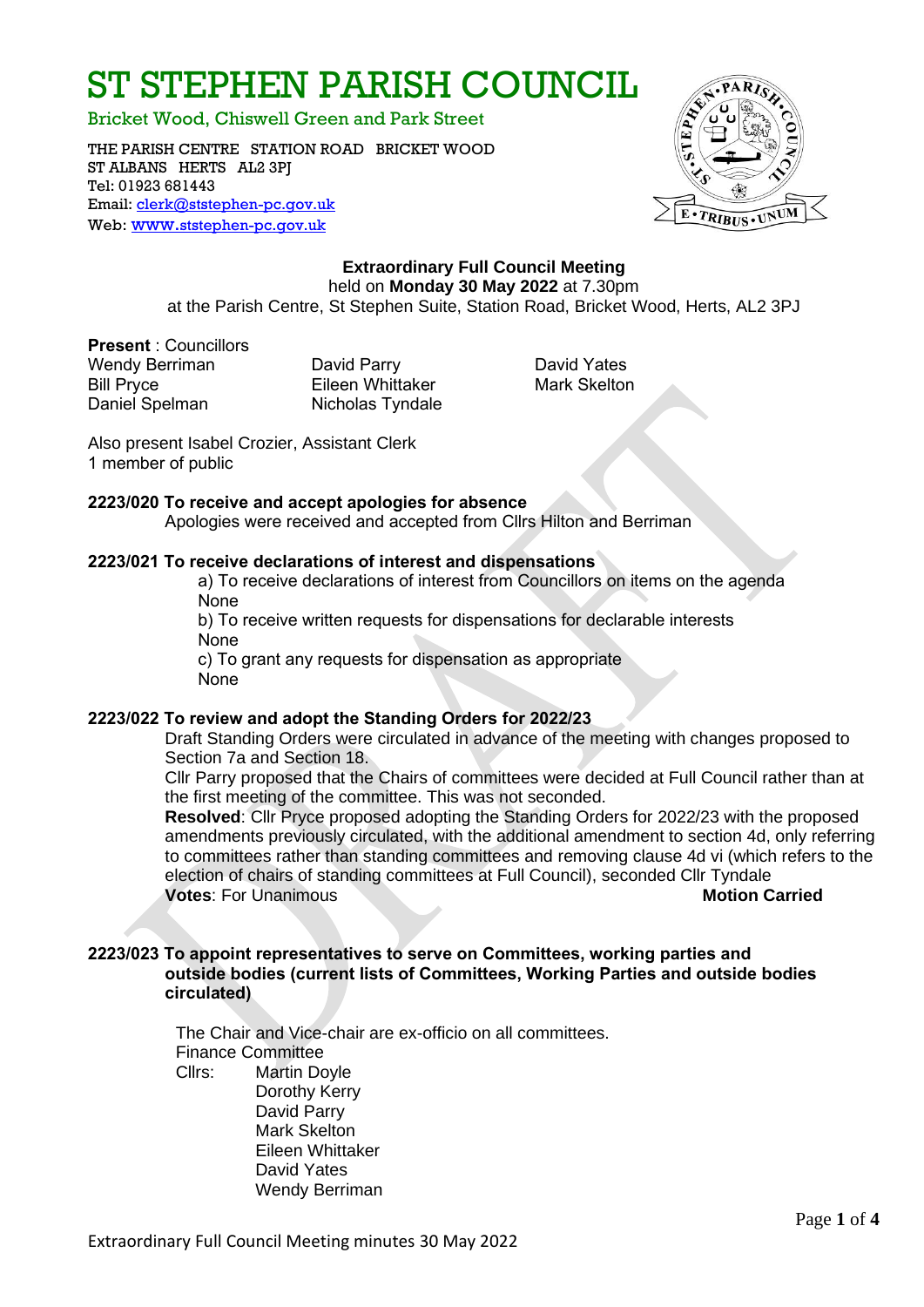Bill Pryce

Human Resources Committee Cllrs: Wendy Berriman Dorothy Kerry Bill Pryce Nicholas Tyndale Eileen Whittaker Vacancy to be filled at future Full Council meeting

Planning and Environment Committee Cllrs David Brannen Martin Doyle Daniel Spelman Bill Pryce Mark Skelton David Yates

Community and Leisure Committee Cllrs: Wendy Berriman Dorothy Kerry Daniel Spelman Bill Pryce Eileen Whittaker Up to four Co-opted from the community

Fixed Assets Committee Cllrs: Martin Doyle David Parry Bill Pryce Mark Skelton Nicholas Tyndale David Yates

Task and Finish Groups / Working Parties

Future Developments Task and Finish Group report to: Fixed Assets Committee Cllrs Wendy Berriman Martin Doyle David Parry Mark Skelton David Yates

Woodbury Field Task and Finish Group Reports to Fixed Assets committee Cllrs Wendy Berriman David Parry Bill Pryce

Youth Projects Task and Finish Group Committee report to: Community & Leisure Cllrs Wendy Berriman Ajanta Hilton David Parry Daniel Spelman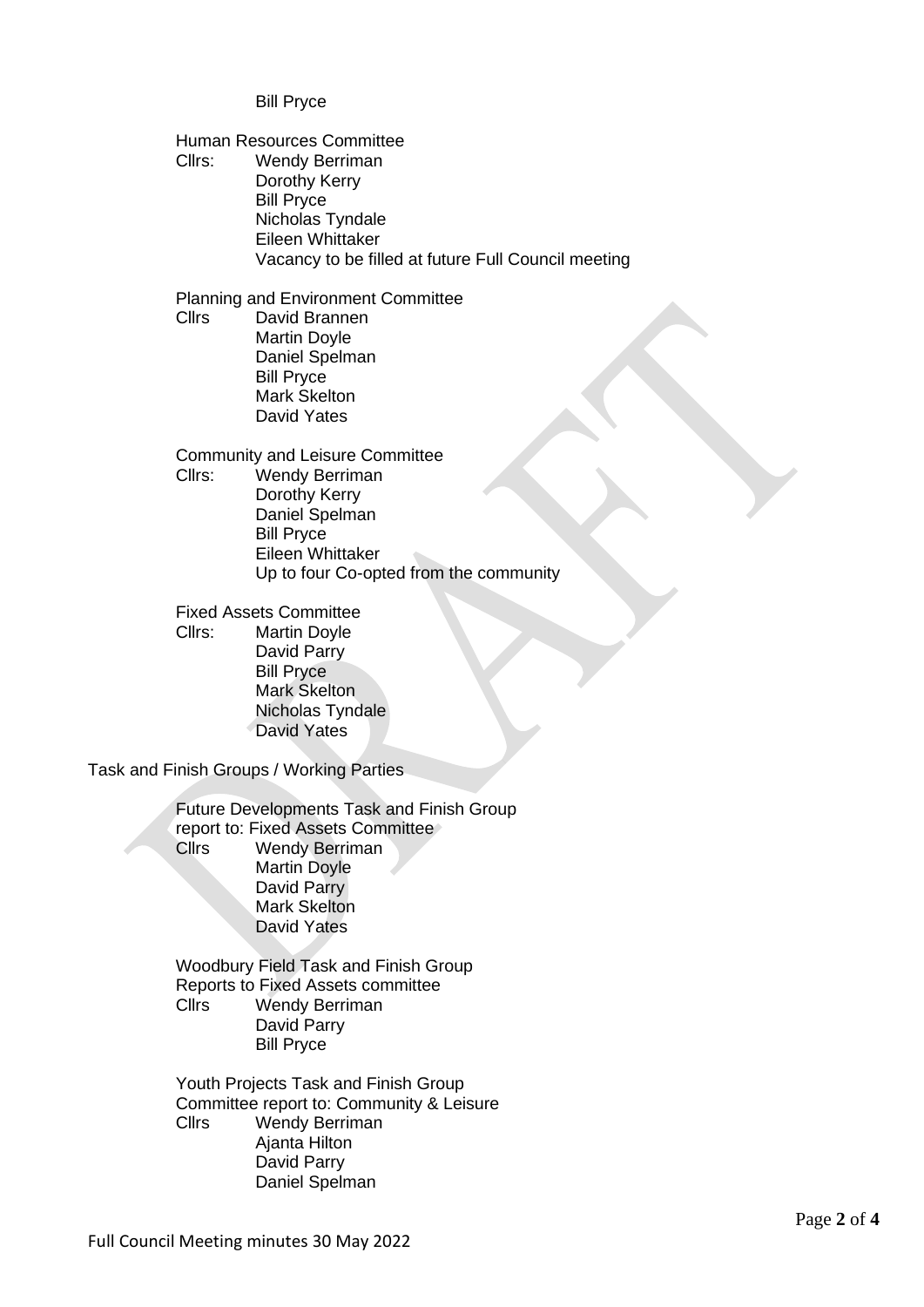Communications Task and Finish Group Committee report to: Full Council Cllrs Ajanta Hilton David Parry Mark Skelton Nicholas Tyndale David Yates

Annual Events Working Party Report to: Community & Leisure Committee Cllrs Wendy Berriman Ajanta Hilton Dorothy Kerry Bill Pryce Eileen Whittaker Daniel Spelman Co-opted Representatives of Residents Associations

Neighbourhood Plan Steering Group Committee report to: Planning Cllrs Dorothy Kerry Bill Pryce David Yates Co-opted: Rod Harman, Dianah Ellis, Jon Breen

Tennis Club Liaison Group Report to: Fixed Assets Committee Cllrs David Parry TBC

Representatives on outside bodies

Bricket Wood Joint Management Committee (SADC) Cllrs David Brannen Dorothy Kerry David Parry

**ABFLY** 

Cllrs David Parry Nicholas Tyndale

Community Rail Partnership David Parry

Bricket Wood Station Heritage Trust Bill Pryce

St Albans and District Association of Local Councils David Parry

Herts Association of Parish and Town Councils Bill Pryce

Park Street Village Hall David Yates